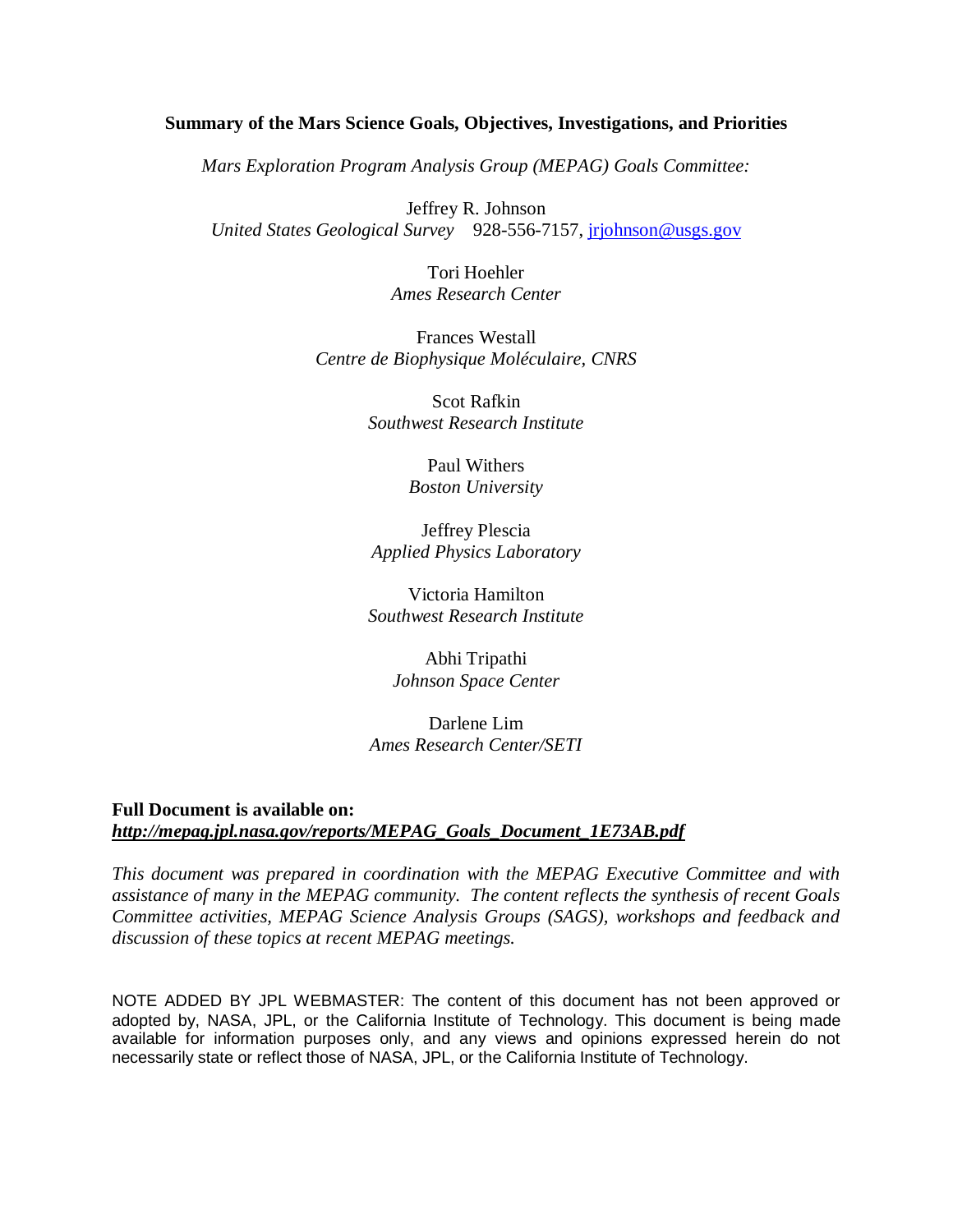#### **INTRODUCTION**

In 2000, the Mars Exploration Program Analysis Group (MEPAG) was asked by NASA to work with the science community to establish consensus priorities for the future scientific exploration of Mars. Those discussions and analyses resulted in a report entitled *Scientific Goals, Objectives, Investigations, and Priorities*, which is informally referred to as the "Goals Document" (MEPAG 2001). MEPAG periodically revises the Goals Document (MEPAG, 2004; MEPAG, 2005; MEPAG, 2006; MEPAG, 2008,). As was the case with previous versions, the Goals Document is presented as a statement of community consensus positions.

The MEPAG Goals Document is organized into a four-tiered hierarchy: goals, objectives, investigations, and measurements. The goals have a very long-range character and are organized around major areas of scientific knowledge and highlight the overarching objectives of the Mars Exploration Program (Arvidson *et al*., 2006). Expanded statements of the four goals are found in the report, but they are commonly referred to as Life, Climate, Geology, and Preparation for Human Exploration. Developing a comprehensive understanding of Mars as a system requires making progress across all three science goals, while the goal of preparing for human exploration is different in nature. Thus, MEPAG has not attempted to prioritize among the four goals. A general theme of understanding whether or not habitable zones and life have existed, or do exist, on Mars has emerged within the framework of understanding Mars and all its elements--interior, surface, and atmosphere--as a highly interactive and complex system. However, some of the fundamental science questions included in each goal may address the evolution of Mars as a planet more directly than they address habitability. Nonetheless, answers to those fundamental questions ultimately improve the effectiveness of the Mars Exploration Program.

Each Goal includes two or three objectives that embody the strategies and milestones needed to achieve the Goal. Objectives are presented in priority order, because there is often an order within which the scientific questions can most logically be answered, and/or some objectives are perceived to be more important than others. A series of investigations that collectively would achieve each objective is also identified and prioritized for each objective. While some investigations can be achieved with a single measurement, others will require a suite of measurement types conducted across multiple missions.

Completion of all the cited investigations will require decades and it is possible that many investigations are so complex that they may never be truly completed. Thus, evaluations of prospective missions and instruments should be based on how well the investigations are addressed and how much progress might be achieved in that context. While priorities should influence which investigations are conducted first, they should not necessarily be done serially, except where it is noted that one investigation should be completed first. In such cases, the investigation that should be done first was given a higher priority, even where it is believed that a subsequent investigation will be more important.

The goals, objectives, and investigations all indicate that several crucial technical capabilities require additional development. The most important of these are: (1) *Global access* to high and low latitudes, rough and smooth surfaces, low and high elevations, in addition to precision landing. (2) *Access to the subsurface*, from a meter to hundreds of meters, directly (e.g., drilling) and indirectly (e.g., geophysical sounding). (3) *Access to time varying phenomena* that requires the capability to make measurements over long periods (e.g., climate studies covering from one to several Martian years). (4) *Access to microscopic scales* with instruments capable of measuring chemical and isotopic compositions and determining mineralogy *as well the ephemeral or continuous presence of liquid water on microscopic scales*. (5) *Planetary*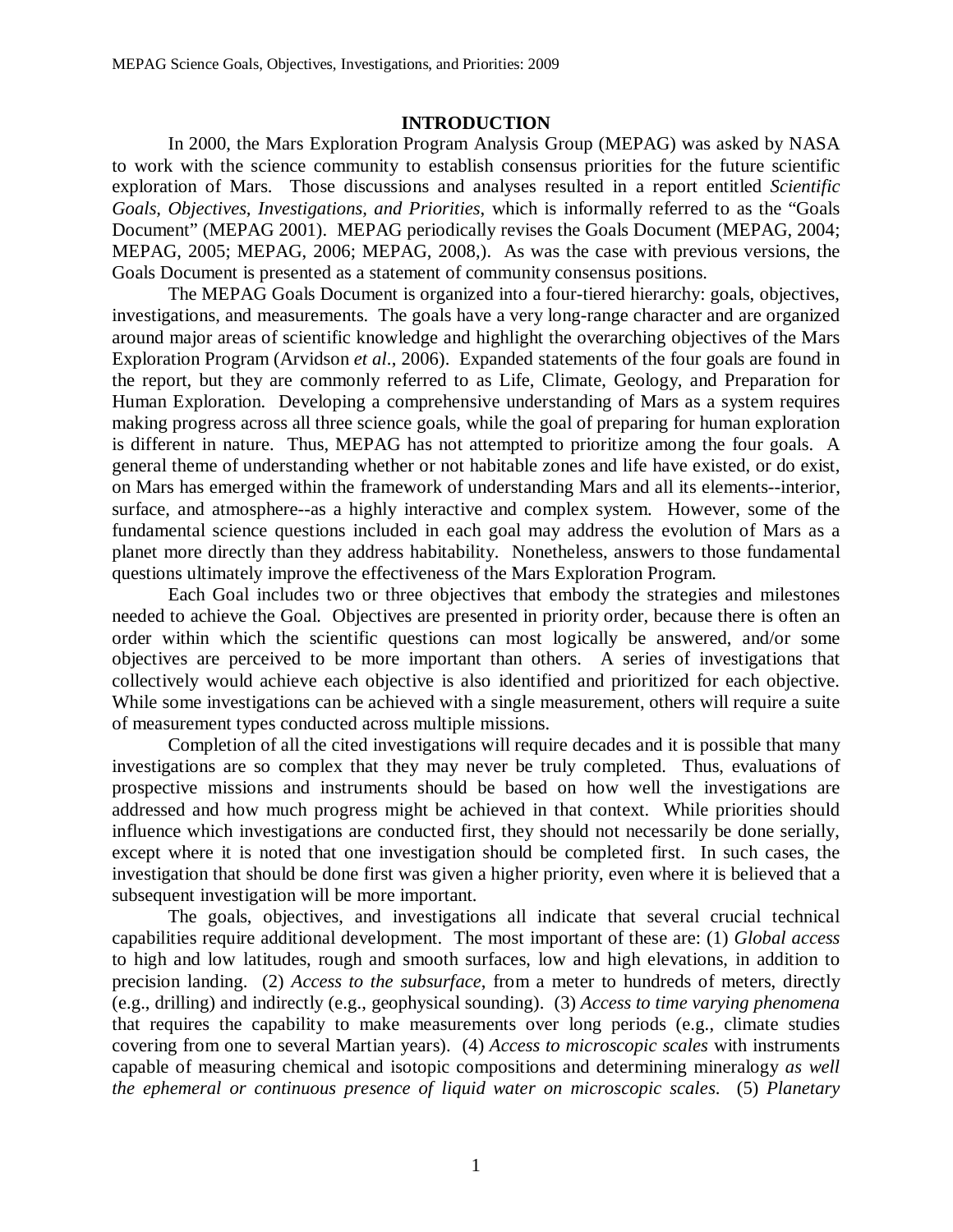*protection and sample handling* for both in situ and cached samples that involve implementation of cleaning methods, contamination control, sample acquisition and processing methods, and sample packaging/sealing. (6) *Advanced instrumentation*, especially *in situ* life detection and age dating.

Orbital and landed packages could make many of the high priority measurements, but others may require that samples be returned from Mars. As noted in other MEPAG and National Academy of Science reports, study of samples collected from known locations on Mars and from sites whose geological context has been determined from remote sensing measurements have the potential to significantly expand our understanding of Mars. A full discussion of these issues is beyond the scope of this document and will be addressed by MEPAG science analysis groups in the near future, as well as by the Planetary Sciences Decadal Survey (PSDS).

An inherent consequence of the scientific process is that when one question is answered, others are raised. Because the exploration/discovery process is one of continual feedback and adjustments, it is necessary that the MEPAG Goals Document continually evolve. The investigations and strategies have been carefully revised and reprioritized every 1-2 years (the history of revision is documented on the MEPAG web site) as our knowledge of Mars has progressively increased. This prioritization process involves open discussion among the community of scientists involved in Mars exploration and the development of multi-disciplinary consensus positions. The revision process is such that it incorporates a full spectrum of inputs, including results from the flight missions (on an international basis), Research and Analysis results, and conclusions and advice from the National Research Council.

For example, Goal IV (Preparation for Human Exploration) was revised in 2005 with the assistance of a MEPAG-chartered Mars Human Precursor Science Steering Group (SSG) in order to update the 2001 and 2004 versions of the Goals Document regarding the schedule and engineering implementation options for human missions to Mars. As briefly described in the Appendix below, additional revisions of Goals I and IV will be implemented in the subsequent releases of the Goals Document in 2010.

#### **I. GOAL: DETERMINE IF LIFE EVER AROSE ON MARS**

The prime focus of this goal is to determine if life is or was present on Mars. If life exists or existed, we must understand the systems that support or supported it. If life never existed yet conditions appear to have been suitable for formation and/or maintenance of life, a focus would then be to understand why evidence of life was not found. A comprehensive conclusion about the question of life on Mars will necessitate understanding the planetary evolution of Mars and whether Mars is or could have been habitable, and will need to be based in multi-disciplinary scientific exploration at scales ranging from planetary to microscopic. The strategy we have adopted to pursue this goal has two sequential components: assess the habitability of Mars (which needs to be undertaken environment by environment); and test for prebiotic processes, past life, or present life in environments that can be shown to have high habitability potential. These constitute two scientific objectives: "assess habitability" (Objective A) and "test for life" (Objective C). A critical means to achieve both objectives is to characterize Martian carbon chemistry and carbon cycling. Consequently, the science associated with carbon chemistry is so fundamental to the overall life goal that we have established it as a third primary science objective, "follow the carbon" (Objective B). To some degree, these scientific objectives can be addressed simultaneously, as each requires basic knowledge of the distributions of water and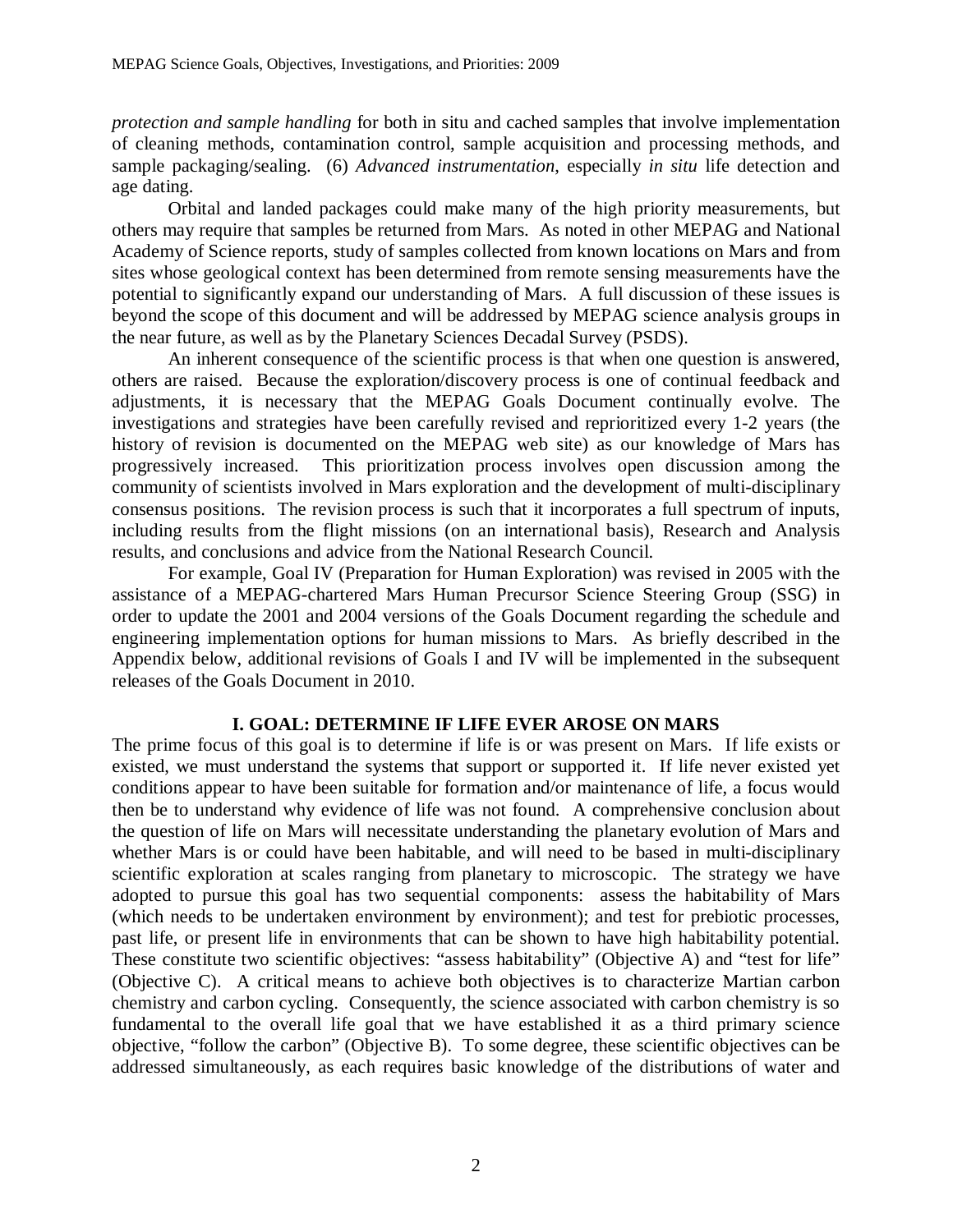carbon on Mars and an understanding of the processes that govern their interactions. Clearly, these objectives overlap, but are considered separately.

## **A. Objective: Assess the past and present habitability of Mars**

*1. Investigation: Establish the current distribution of water in all its forms on Mars. 2. Investigation: Determine the geological history of water on Mars and model the processes that have caused water to move from one reservoir to another.* 

*3. Investigation: Identify and characterize phases containing C, H, O, N, P and S, including minerals, ices, and gases, and the fluxes of these elements between phases.* 

*4. Investigation: Determine the array of potential energy sources available on Mars to sustain biological processes.* 

# **B. Objective: Characterize Carbon Cycling in its Geochemical Context**

*1. Investigation: Determine the distribution and composition of organic carbon on Mars.* 

*2. Investigation: Characterize the distribution and composition of inorganic carbon reservoirs on Mars through time.* 

*3. Investigation: Characterize links between C and H, O, N, P, and S.* 

*4. Investigation: Characterize the preservation of reduced compounds on the nearsurface through time.* 

# **C. Objective: Assess whether life is or was present on Mars**

1. *Investigation: Characterize complex organics.* 

*2. Investigation: Characterize the spatial distribution of chemical, isotopic signatures. 3. Investigation: Characterize the morphology or morphological distribution of mineralogical signatures. 4. Investigation: Identify temporal chemical variations requiring life.* 

# **II. GOAL: UNDERSTANDING THE PROCESSES AND HISTORY OF CLIMATE**

The fundamental scientific questions that underlie this goal are how the climate of Mars has evolved over time to reach its current state, and what processes have operated to produce this evolution. Mars climate can be defined as the mean state and variability of its atmosphere and exchangeable volatile reservoirs (near the surface) evaluated from diurnal to geologic time scales. The climate history of Mars can be divided into three distinct epochs: (i) Present, operating under the current obliquity; (ii) Recent past, operating under similar pressures and temperatures but over a range of orbital variations (primarily obliquity); and (iii) Ancient, when the pressure and temperature may have been substantially higher than at present and liquid water may have been stable on the surface. An understanding of Mars climatic evolution rests upon gaining a full understanding of the fundamental processes governing its climate system, and thus upon obtaining detailed observations of the current (observable) system. Each Objective below corresponds to a different climate epoch and is given in priority order.

## **A. Objective: Characterize Mars' Atmosphere, Present Climate, and Climate Processes Under Current Orbital Configuration**

*1. Investigation: Determine the processes controlling the present distributions of water, carbon dioxide, and dust by determining the short- and long-term trends (daily, seasonal and solar cycle) in the present climate. Determine the present state of the upper*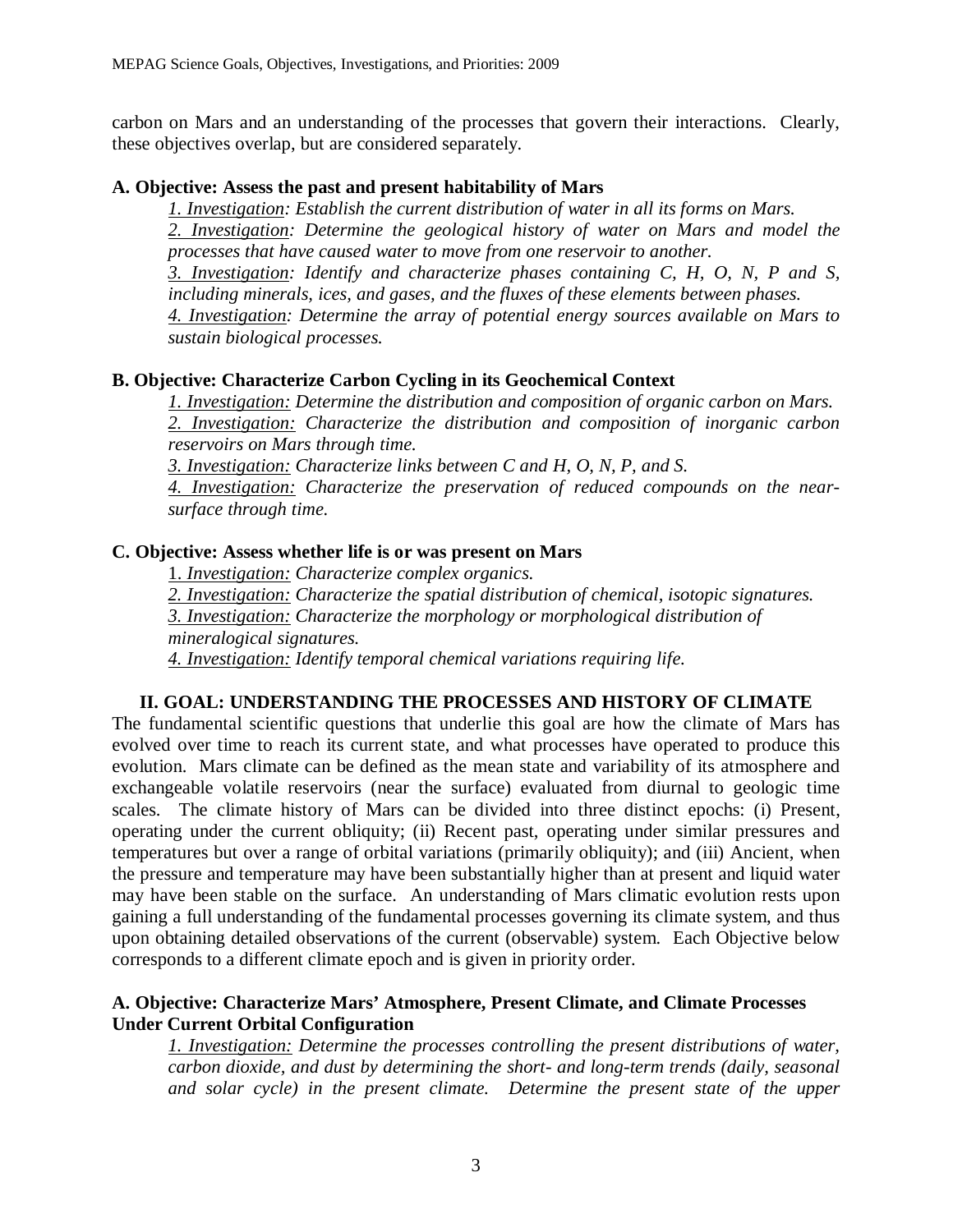*atmosphere (neutral/plasma) structure and dynamics; quantify the processes that link the Mars lower and upper atmospheres.* 

*2. Investigation: Determine the production/loss, reaction rates, and global 3-dimensional distributions of key photochemical species (e.g., O3, H2O, CO, OH, CH4, SO2), the electric field and key electrochemical species (e.g., H2O2), and the interaction of these chemical species with surface materials.* 

*3. Investigation: Understand how volatiles and dust exchange between surface and atmospheric reservoirs, including the mass and energy balance. Determine how this exchange has affected the present distribution of surface and subsurface ice as well as the Polar Layered Deposits (PLD).* 

*4. Investigation: Search for microclimates.* 

# **B. Objective: Characterize Mars' Recent Climate History and Climate Processes Under Different Orbital Configurations**

*1. Investigation: Determine how the stable isotopic, noble gas, and trace gas composition of the Martian atmosphere has evolved over obliquity cycles to its present state.* 

2. Investigation: Determine the chronology, including absolute ages, of compositional *variability, and determine the record of recent climatic change that are expressed in the stratigraphy of the PLD.* 

*3. Investigation: Relate low latitude terrain softening and periglacial features to past climate eras.* 

## **C. Objective: Characterize Mars' Ancient Climate and Climate Processes**

*1. Investigation: Determine the rates of escape of key species from the Martian atmosphere, their correlation with seasonal and solar variability, the influence of remnant crustal magnetic fields, and their connection with lower atmosphere phenomenon (e.g., dust storms). From these observations, quantify the relative importance of processes that control the solar wind interaction with the Mars upper atmosphere in order to establish the magnitude of associated volatile escape rates.* 

*2. Investigation: Find physical and chemical records of past climates.* 

*3. Investigation: Determine how the stable isotopic, noble gas, and trace gas composition of the Martian atmosphere has evolved through time from the ancient climate state.* 

# **III. GOAL: DETERMINE THE EVOLUTION OF THE SURFACE AND INTERIOR**

Insight into the composition, structure, and history of Mars is fundamental to understanding the solar system as a whole, as well as providing insight into the history and processes of our own planet. The geology of Mars sheds light on virtually every aspect of the study of conditions potentially conducive to the origin and persistence of life on that planet, and the study of the interior provides important clues about a wide range of topics, such as geothermal energy, the early environment, and sources of volatiles.

## **A. Objective: Determine the nature and evolution of the geologic processes that have created and modified the Martian crust**

*1. Investigation: Determine the formation and modification processes of the major geologic units and surface regolith as reflected in their primary and alteration mineralogies.*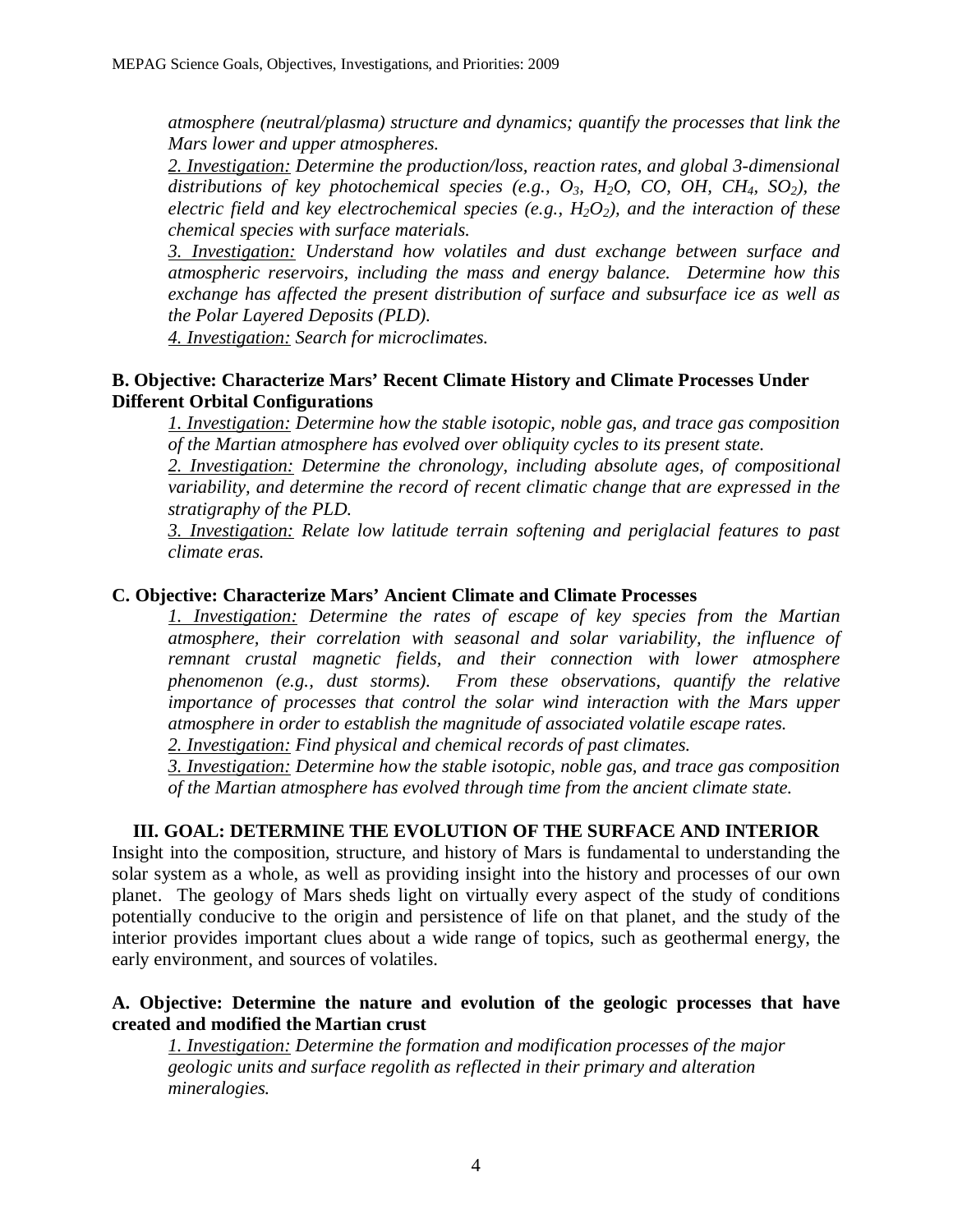*2. Investigation: Evaluate volcanic, fluvial/laucustrine, hydrothermal, and polar erosion and sedimentation processes that modified the Martian landscape over time. 3. Investigation: Constrain the absolute ages of major Martian crustal geologic processes, including sedimentation, diagenesis, volcanism/plutonism, regolith formation, hydrothermal alteration, weathering, and the cratering rate.* 

*4. Investigation: Explore potential hydrothermal environments.* 

*5. Investigation: Evaluate igneous processes and their evolution through time. 6. Investigation: Characterize surface-atmosphere interactions on Mars, as recorded by aeolian, glacial/periglacial, fluvial, chemical and mechanical erosion, cratering and other processes.* 

*7. Investigation: Determine the tectonic history and large-scale vertical and horizontal structure of the crust, including present activity. This includes, for example, the structure and origin of hemispheric dichotomy.* 

*8. Investigation: Determine the present state, 3-dimensional distribution, and cycling of water on Mars including the cryosphere and possible deep aquifers.* 

*9. Investigation: Determine the nature of crustal magnetization and its origin. 10. Investigation: Evaluate the effect of large-scale impacts on the evolution of the Martian crust.* 

# **B. Objective: Characterize the structure, composition, dynamics, and evolution of Mars' interior.**

1*. Investigation: Characterize the structure and dynamics of the interior. 2. Investigation: Determine the origin and history of the magnetic field.* 

*3. Investigation: Determine the chemical and thermal evolution of the planet.* 

## **C. Objective: Understand the origin, evolution, composition and structure of Phobos and Deimos.**

1*. Investigation: Determine the origin of Phobos and Deimos.* 

*2. Investigation: Determine the composition of Phobos and Deimos.* 

*3. Investigation: Understand the internal structure of Phobos and Deimos.* 

# **IV. GOAL: PREPARE FOR HUMAN EXPLORATION**

Robotic missions serve as logical precursors to eventual human exploration of space. In the same way that the Lunar Orbiters, Ranger and Surveyor landers paved the way for the Apollo Moon landings, a series of robotic Mars Exploration Program missions is charting the course for future human and robotic exploration of Mars. Goal IV differs from the previous Goals in that it addresses science and engineering questions specific to increasing the safety, decreasing the cost, and increasing the productivity of human crews on Mars. To address these issues, this section describes both the data sets that are to be collected and analyzed (Objective A), and the demonstrations of critical technologies that must be validated in the Martian environment (Objective B). Objective C highlights mission critical atmospheric measurements that would reduce mission risk and enhance overall science return, benefiting all future missions to the planet (both robotic and human). No attempt has been made to prioritize these risk-mitigation and engineering-related measurements, because all are important.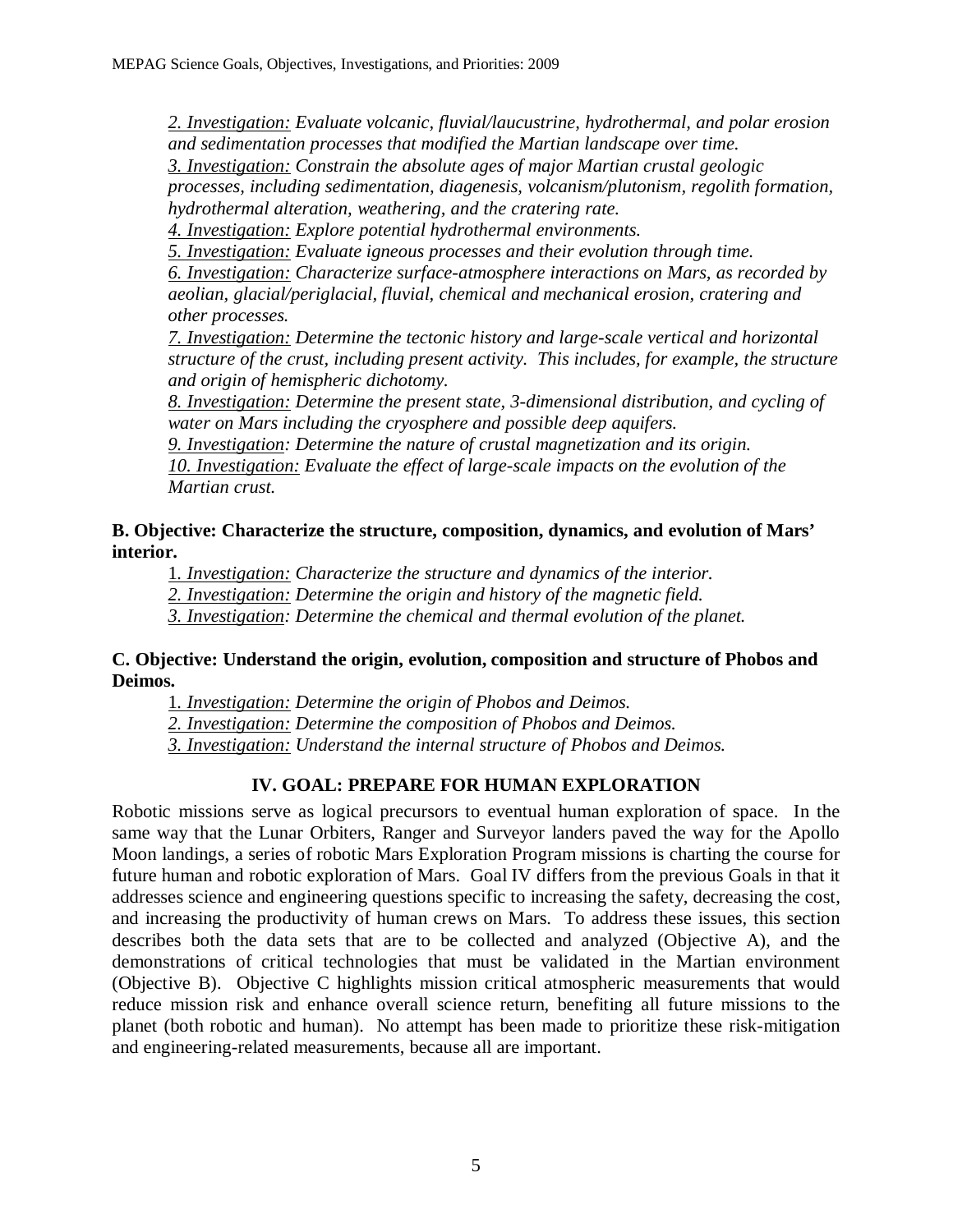**A. Objective. Obtain knowledge of Mars sufficient to design and implement a human mission with acceptable cost, risk and performance.**

*1A. Investigation. Characterize the particulates that could be transported to hardware and infrastructure through the air (including both natural aeolian dust and other materials that could be raised from the Martian regolith by ground operations), and that could affect engineering performance and in situ lifetime.* 

*1B. Investigation. Determine the atmospheric fluid variations from ground to >90 km that affect Entry, Descent, and Landing and Takeoff/Ascent to Orbit including both ambient conditions and dust storms.* 

*1C. Investigation. Determine if each Martian site to be visited by humans is free, to within acceptable risk standards, of biohazards that may have adverse effects on humans and other terrestrial species. Sampling into the subsurface for this investigation must extend to the maximum depth to which the human mission might come into contact with Martian material.* 

*1D. Investigation. Characterize potential sources of water to support In Situ Resource Utilization (ISRU) for eventual human missions.* 

*2. Investigation. Determine the possible toxic effects of Martian dust on humans. 3. Investigation. Assess atmospheric electricity conditions that may affect TAO (Takeoff/Ascent to Orbit) and human occupation.* 

*4. Investigation. Determine the processes by which terrestrial microbial life, or its remains, is dispersed and/or destroyed on Mars (including within ISRU-related water deposits), the rates and scale of these processes, and the potential impact on future scientific investigations.* 

*5. Investigation. Characterize in detail the ionizing radiation environment at the Martian surface, distinguishing contributions from the energetic charged particles that penetrate the atmosphere, secondary neutrons produced in the atmosphere, and secondary charged particles and neutrons produced in the regolith.* 

*6. Investigation. Determine traction/cohesion in Martian regolith (with emphasis on trafficability hazards, such as dust pockets and dunes) throughout planned landing sites; where possible, feed findings into surface asset design requirements.* 

*7. Investigation. Determine the meteorological properties of dust storms at ground level that affect human occupation and EVA.* 

# **B. Objective. Conduct risk and/or cost reduction technology and infrastructure (T/I) demonstrations in transit to, at, or on the surface of Mars.**

*1A. Demonstration. Conduct a series of three aerocapture flight demonstrations:* 

*1B. Demonstration. Conduct a series of three in-situ resource utilization technology demonstrations:* 

*1C. Demonstration. Demonstrate an end-to-end system for soft, pinpoint Mars landing with 10 m to 100 m accuracy using systems characteristics that are representative of Mars human exploration systems. (Mid)* 

*2A. Demonstration.Demonstrate continuous and redundant in situ communications/navigation infrastructure (Early). Deploy in full-up Precursor Test Mission (Late).* 

*2B. Demonstration. Investigate long-term material degradation over times comparable to human mission operations. (Mid)*